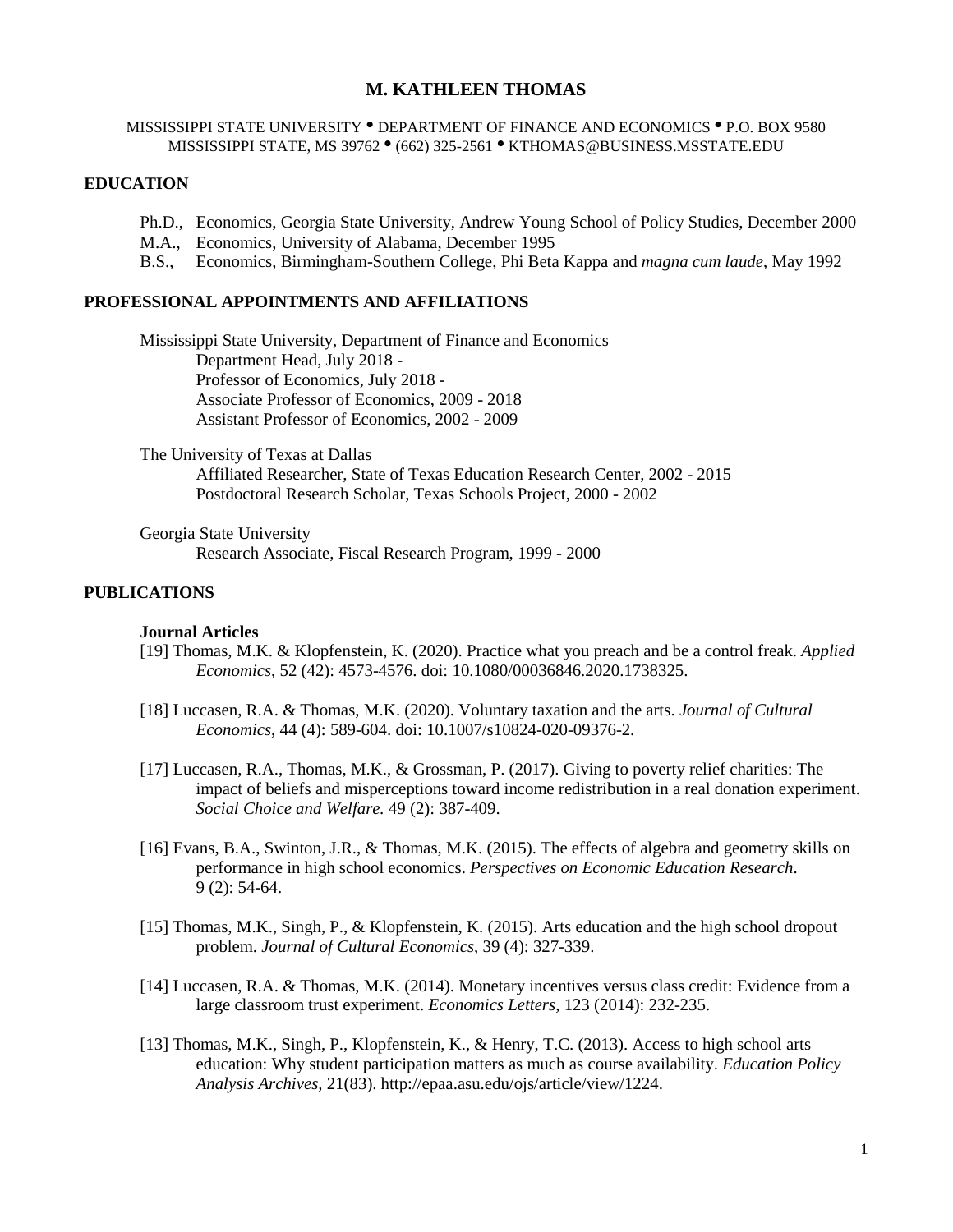- [12] Luccasen, R.A., Hammock, M., & Thomas, M.K. (2011). Teaching macroeconomic principles using animated cartoons. *The American Economist*, 56 (1): 38-47.
- [11] Grimes, P.W., Millea, M., & Thomas, M.K. (2010). Testing the economic literacy of K-12 teachers: A statewide baseline analysis. *American Secondary Education,* 38 (3): 4-20.
- [10] Luccasen, R.A., & Thomas, M.K. (2010). Simpsonomics: Teaching economics using episodes from the television show The Simpsons. *Journal of Economic Education*, 41(2): 136-149.
- [9] Klopfenstein, K. & Thomas, M.K. (2009). The link between Advanced Placement experience and early college success. *Southern Economic Journal*, 75 (3): 873-91.
- [8] Thomas, M.K. (2009). The impact of educational histories on the decision to become self-employed: A study of young, aspiring, minority business owners. *Small Business Economics,* 33 (4): 455- 466.
- [7] Grimes, P.W., Millea, M. & Thomas, M.K. (2008). District level mandates and high school students' understanding of economics. *Journal of Economics and Economic Education Research*, 9 (2): 3- 16.
- [6] Moore, R.S., Moore, M., Grimes, P.W., Millea, M., Lehman, M., Pearson, A., Liddell, P., Thomas, M.K. (2007). Developing an intervention bridging program for at-risk students before the traditional pre-freshman summer program. *College Student Journal,* 41 (1): 151-59.
- [5] Thomas, M.K. & Campbell, R.C. (2006). Teacher training and market attitudes in transitioning economies. *The American Economist*, L (2): 32-41.
- [4] Thomas, M.K. (2004). The SAT II: Majority/Minority test score gaps and what they could mean for college admissions. *Social Science Quarterly, 85 (5*), *A Special Issue: Social Science Examines Education:* 1318-34.
- [3] Thomas, M.K. (2004). Where college-bound students send their SAT scores: Does race matter? *Social Science Quarterly, 85 (5*), *A Special Issue: Social Science Examines* Education:1374-89.
- [2] Thomas, M.K. (2004). Seeking every advantage: The phenomenon of taking both the SAT and ACT. *Economics of Education Review*, 23 (2): 203-08.
- [1] Campbell, C.A. & Thomas, M.K. (2003). The Mississippi budget: An overview of selected revenue and expenditure patterns. *State Tax Notes,* 30 (11): 849-66.

#### **Book Chapters**

- Thomas, M. K., Klopfenstein, K., & Singh, P. (2016). Savoir évaluer des programmes d'enseignement artistique: le cas de Little Kids Rock. In Nicolas, Y. & Gergaud, O. (Eds.), *Évaluer les politiques publiques de la culture* (pp.135-157). Paris: Ministere de la Culture et de la Communication.
- Klopfenstein, K. & Thomas, M.K. (2010). Advanced Placement participation: Evaluating the policies of states and colleges. In Sadler, P., Tai, R., Klopfenstein, K. and Sonnert, G. (Eds), *AP: A Critical Examination of the Role of the Advanced Placement Program in Education* (pp. 167-188). Cambridge, MA: Harvard Education Press.

#### **Reports and Other Publications**

The arts connect students to school. (2016). Blog post for *Economists Talk Art*. https://economiststalkart.org/2016/08/16/the-arts-connect-students-to-school/.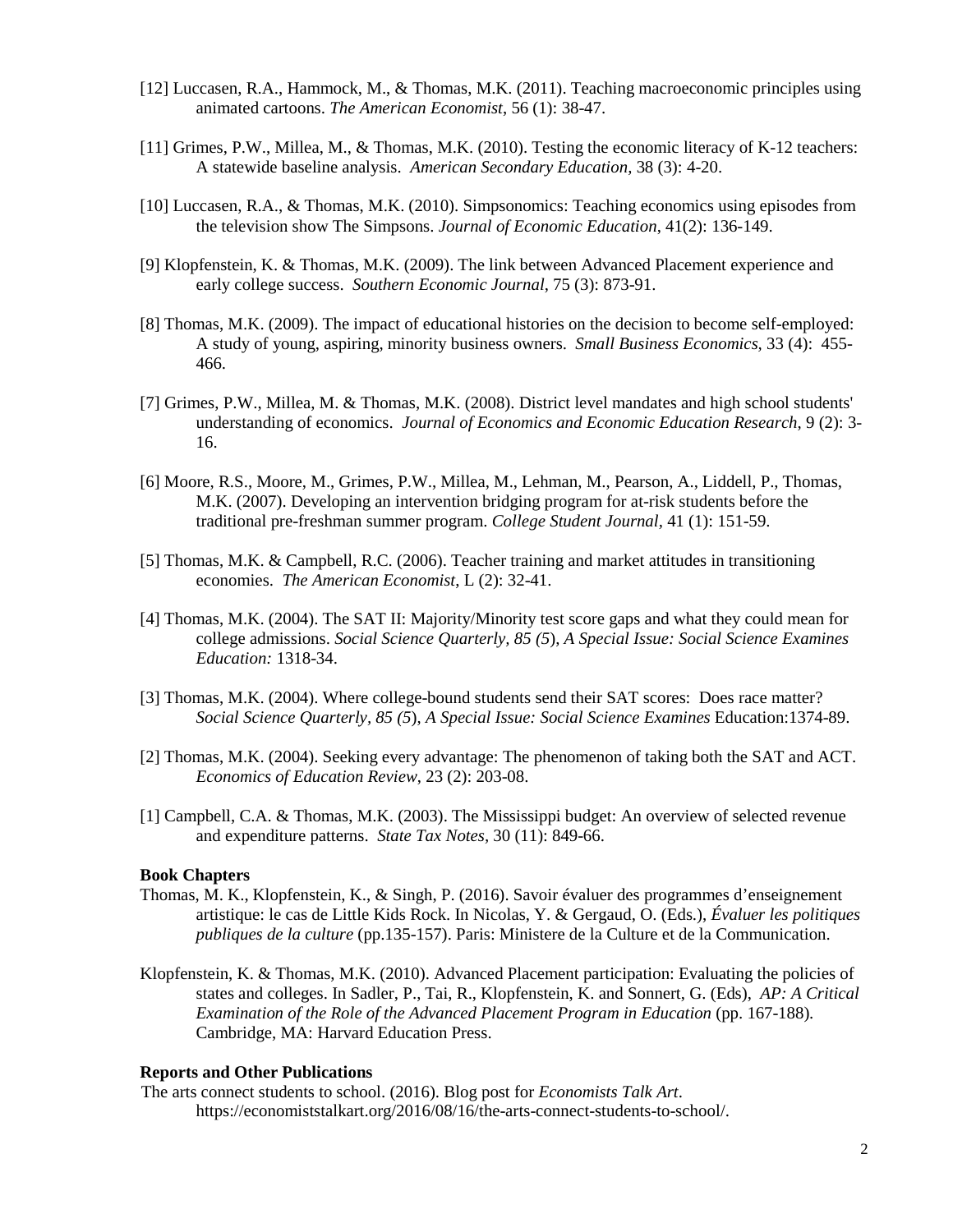- Arts education and dropping out of high school. (2015). Blog post for *Policy Analysis for California Education. http://www.edpolicyinca.org/blog/arts-education-and-dropping-out-high-school.*
- What constitutes an arts-rich school? (2014). Blog post for *Policy Analysis for California Education*. http://edpolicyinca.org/blog/what-constitutes-arts-rich-school.
- Ask an Economist: How important is more education/skill development if I want to avoid unemployment? (2009). With R. Andrew Luccasen. *Economy Watch*. 1(2): 12-13.
- Profile of Georgia state revenues: 1974-1999. *Fiscal Research Program Report No. 48*, October 2000: 1-24.
- An analysis of Georgia's economic development tax credit incentives. *Fiscal Research Program Report No. 42* with Dagney Faulk, Keith R. Ihlanfeldt, David L. Sjoquist, William J. Smith, Jeanie Thomas, January 2000: 1-59.
- A profile of Georgia's economic performance and competitiveness. *Fiscal Research Program Report No. 41* with David L. Sjoquist, William J. Smith, January 2000:1-62.

# **WORKS IN PROGRESS**

The Effects of Information on Perceptions of Income Inequality. With Phillip Grossman and R. Andrew Luccasen. Data Collection Stage.

#### **FUNDED RESEARCH GRANTS, CONTRACTS AND AWARDS: Total to Date: \$762,724**

The Causal Impact of Music Education on Student Outcomes: A Program Evaluation of Little Kids Rock. National Endowment for the Arts. September 2014 – August 2015. (\$15,000)

High School Arts Education and Academic Success: The Access of At-Risk Students and the Impact of Participation. Principal Investigator. Spencer Foundation. July 2011 - September 2013. (\$312,900)

The Mississippi Delta: Second Steps in Preparing for the High School Economics Mandate. (With Millea, Thomas, and Highfield) National Council on Economic Education. Funding provided through the United States Department of Education's Office of Innovation and Improvement: November 2007. (\$15,000).

Buildings Opportunities to Succeed School.(With Grimes, Millea, et al). Gaining Early Awareness and Readiness for Undergraduate Programs (GEAR UP), United States Department of Education. Awarded through the Mississippi Institutions of Higher Learning.2007. (\$50,000).

The Mississippi Delta: An Initial Step in Preparing for the High School Economics Mandate. (With Grimes and Millea).National Council on Economic Education. Funding provided through the United States Department of Education's Office of Innovation and Improvement: December 2006. (\$7,198).

District Level Mandates and High School Students' Understanding of Economics*.*(With Grimes). National Council on Economic Education Funding provided through the United States Department of Education's Office of Innovation and Improvement: December 2005. (\$25,000).

Establishing a Baseline Measure of Teacher Economic Literacy in Mississippi. (With Grimes). National Council on Economic Education Funding provided through the United States Department of Education's Office of Innovation and Improvement. 2005. (\$13,607).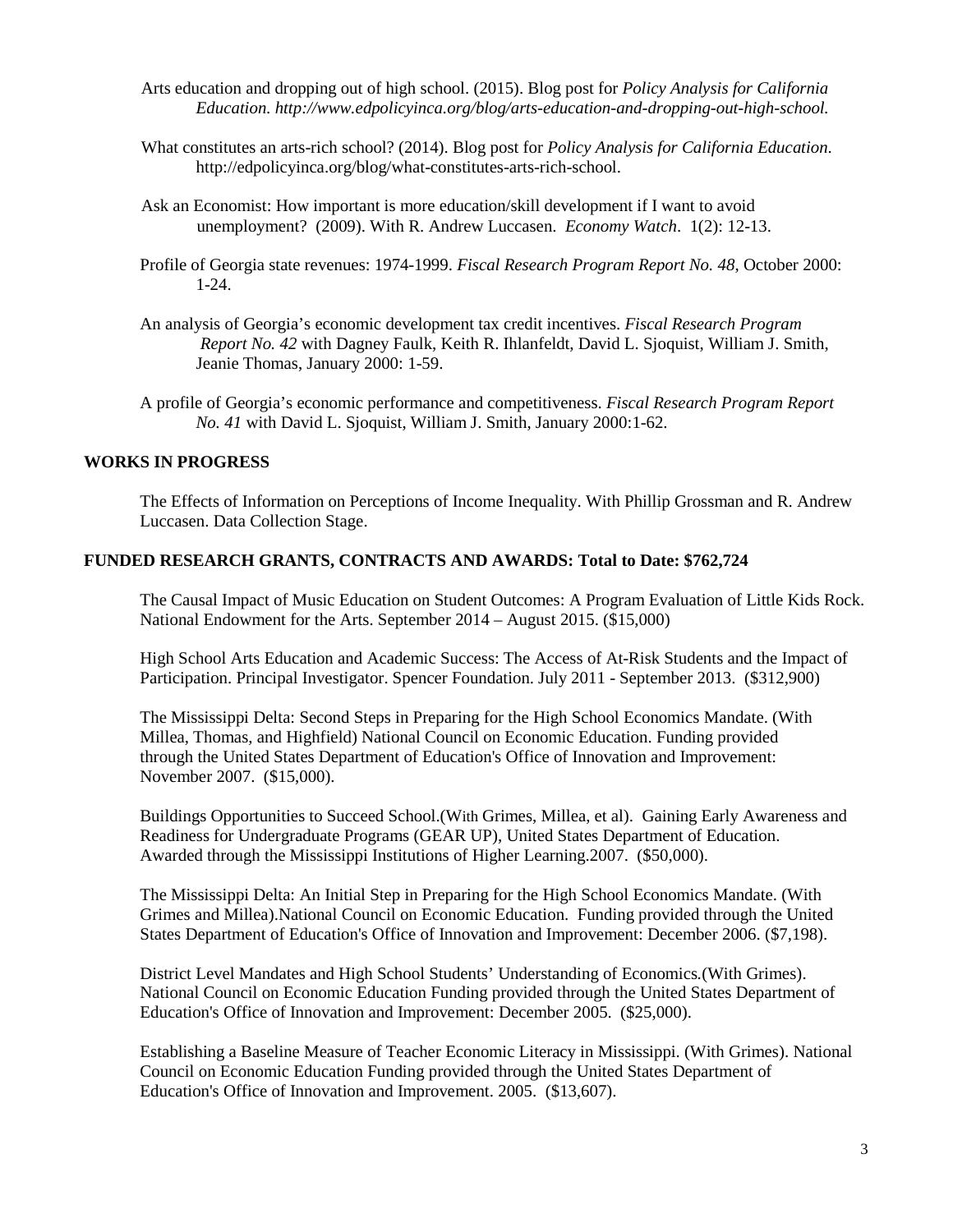Economics Camp for At-Risk High School Students in Rural Mississippi. (With Grimes and Millea) National Council on Economic Education Funding provided through the United States Department of Education's Office of Innovation and Improvement. 2005. (\$9,999).

Business Opportunities for Success School: Career Exploration, Sessions One and Two. (With Grimes, Millea, et al). Gaining Early Awareness and Readiness for Undergraduate Programs (GEAR UP), U. S. Department of Education. Awarded through Mississippi Institutions of Higher Learning. 2005. (\$50,000).

Developing Master Teachers of Economics for the Public Schools of Mississippi. (With Grimes and Millea). Fund for the Improvement of Education, United States Department of Education Appropriation Act of 2005. 2005. (\$100,000).

Business Opportunities for Success School: BOSS Camp I and II. (With Grimes, Millea, et al). Gaining Early Awareness and Readiness for Undergraduate Programs (GEAR UP), United States Department of Education. Awarded through the Mississippi Institutions of Higher Learning. 2005. (\$49,998).

The Impact of Education Histories on the Decision to Become Self-Employed: A Study of Young, Minority Business Owners. Principal Investigator. Ewing Marion Kauffman Foundation. 2005. (\$22,856)

Business Opportunities for Success School: BOSS Camp (With Paul W. Grimes, Meghan Millea, Melissa Moore, Rob Moore, Allison Pearson, and Mark Lehman)Awarded through Gear Up Mississippi. 2004. (\$22,985).

Economics in the Classroom: Professional Development for Teachers in Southern Mississippi. (With Grimes, Millea, and Campbell). National Council on Economic Education. 2003. (\$16,000).

Do Teacher Attitudes Become More Pro-Market After Teachers Participate in Training Programs In Transition Economies? Principal Investigator. Council for Economic Education. 2003. (\$4,000)

Economics for All Teachers*.* (With Grimes, Millea, and Campbell). National Council on Economic Education and International Paper Company Foundation. 2002. (\$1,500).

Mathematics and Economics: Connections for Life, Grades 9-12. (With Grimes, Millea, and Campbell). National Council on Economic Education and State Farms Insurance Company. 2002. (\$550).

Economics Challenge*.* (With Grimes, Millea, and Campbell).National Council on Economic Education and Goldman Sachs Foundation National Economics. 2002. (\$3,000).

Budget Analysis of Mississippi's State Level Revenue and Expenditures*.* (With Charles A. Campbell ). Children's Defense Fund/Kellogg Foundation. 2002. (\$47,131).

# **RESEARCH GRANTS SUBMITTED**

Developing Music for the 80 Percent in the School District of Philadelphia: Researcher-Practitioner Partnership. Researcher-Practitioner Partnership Grant. Institute of Education Sciences, U.S. Department of Education. With Frank Machos. 2017. (\$397,693). *Not funded.*

Developing Music for the 80 Percent in the School District of Philadelphia. Arts in Education Development Grant, Goal 2. Institute of Education Sciences, U.S. Department of Education. With Kristin Klopfenstein and Frank Machos. 2016. (\$1,392,498). *Not funded*.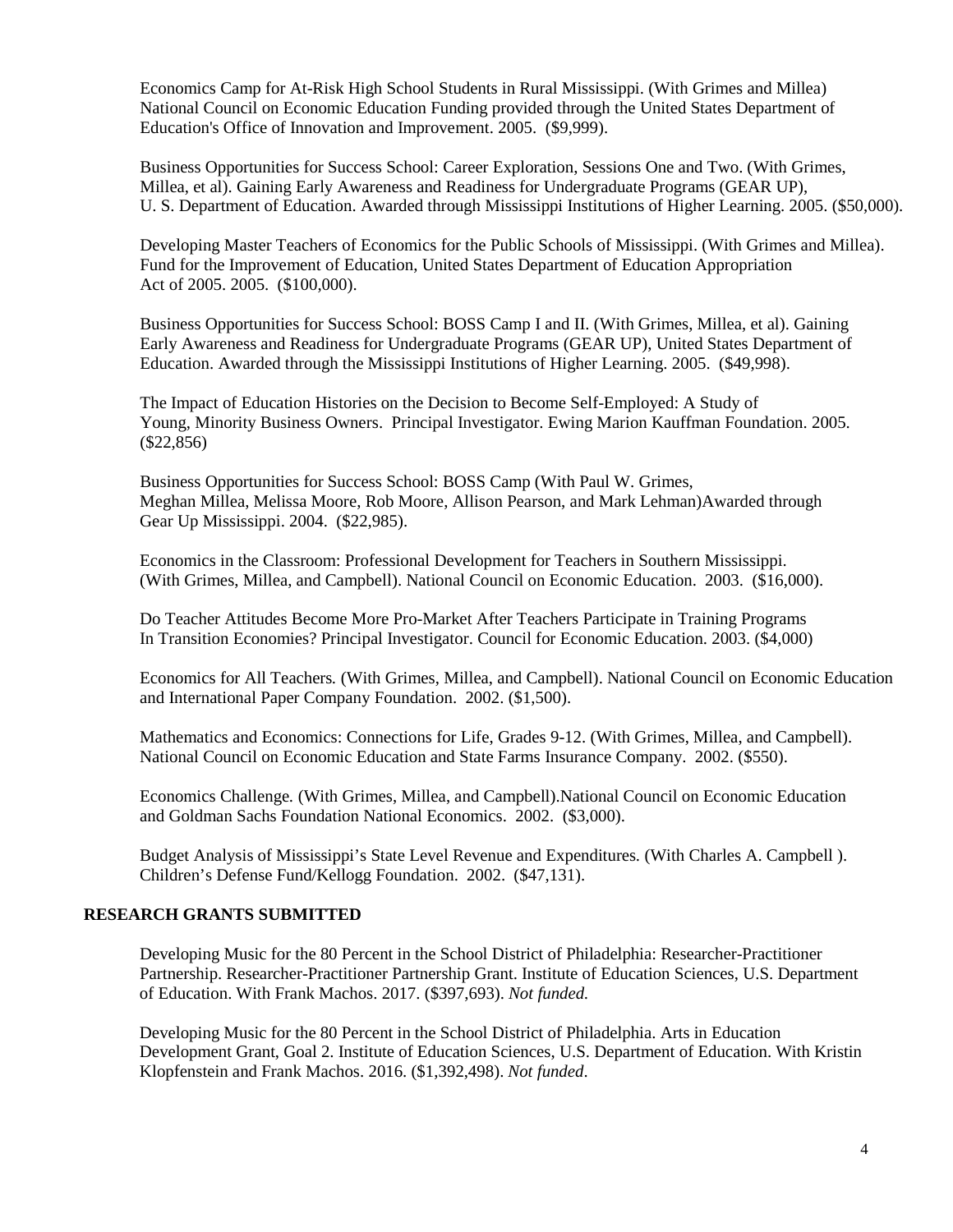# **SELECT RESEARCH PRESENTATIONS**

- 2020 Annual Meeting of the Southern Economic Association. Perceptions on Income Inequality. With Phillip Grossman and R. Andrew Luccasen.
- 2017 Annual Meeting of the Southern Economic Association. We Don't Know What We Don't Know: The Importance of Exploratory Research Prior to Evaluating Program Impact. With Kristin Klopfenstein and Priyanka Singh.
- 2017 *Invited.* Annual Meeting of the Western Economic Association International. *President-Elect Featured Session: The Arts in the U.S. Economy*. The Impact of Arts Education. With Kristin Klopfenstein, Priyanka Singh, and Thomas C. Henry.
- 2017 Society for Research on Educational Effectiveness. What Do We Really Know about Business as Usual? How Researchers and Practitioners Can Work Together to Improve the Evaluation of Program Effectiveness. Moderator of Panel Discussion. Panelists: Kristin Klopfenstein, Adrienne Reitano, and Matthew Lenard.
- 2015 *Invited*. Annual Meeting of the Southern Economic Association. Session organized by Association for Cultural Economics International. Designing and Implementing Program Evaluations in Arts Education: The Case of Little Kids Rock. With Kristin Klopfenstein and Priyanka Singh.
- 2015 *Invited*. 7th Conference on Cultural and Media Economics, Paris, France. Designing and Implementing Program Evaluations in Arts Education: The Case of Little Kids Rock. With Kristin Klopfenstein and Priyanka Singh.
- 2014 Annual Meeting of the Southern Economic Association, Arts Education and the High School Dropout Problem. With Priyanka Singh and Kristin Klopfenstein.
- 2013 *Invited*. Federal Reserve Bank of Atlanta Research Seminar Series, Center for Human Capital Studies, Arts Education and the High School Dropout Problem. With Priyanka Singh and Kristin Klopfenstein.
- 2011 Annual Meeting of the Southern Economic Association, Access to High School Arts Education: Creating an Index to Identify Arts-Rich Schools. With Priyanka Singh, Kristin Klopfenstein and Thomas Henry.
- 2010 Annual Meeting of the Southern Economic Association, Access to High School Arts Education. With Priyanka Singh.
- 2008 *Invited*. Research Conference on Entrepreneurship among Minorities and Women, University of North Carolina at Chapel Hill, The Impact of Educational Histories on the Decision to Become Self-Employed: A Study of Young, Aspiring, Minority Business Owners.
- 2007 *Invited*. Harvard-Smithsonian Center for Astrophysics, AP Participation: Evaluating the Emerging Policies of States and Colleges. With Kristin Klopfenstein.
- 2006 Annual Meeting of the Southern Economic Association, The Impact of Educational Histories on the Decision to Become Self-Employed: A Study of Young, Aspiring, Minority Business Owners.
- 2005 Annual Meeting of the Allied Social Sciences Association, The Advanced Placement Performance Advantage: Fact or Fiction? with Kristin Klopfenstein.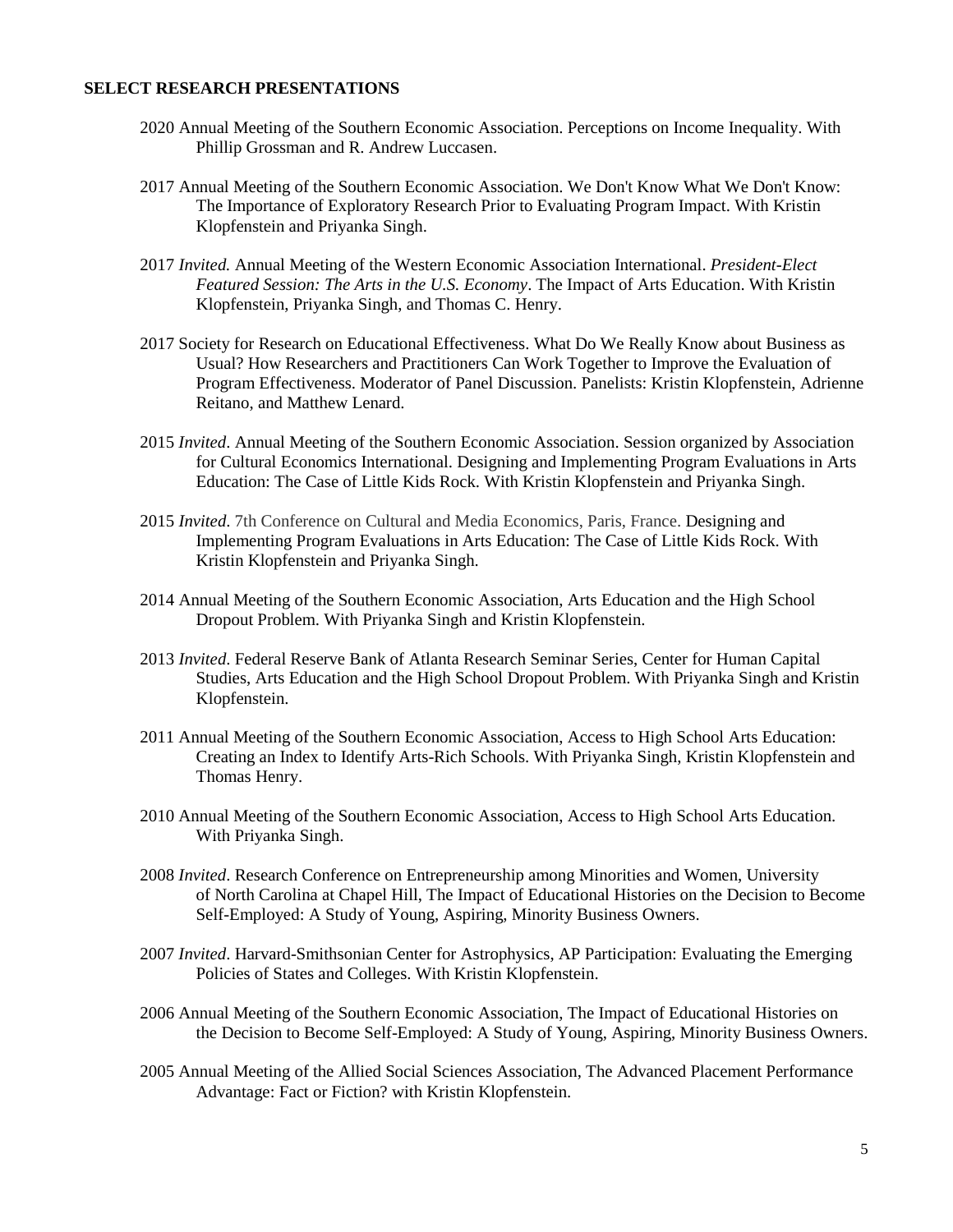- 2004 Annual Meeting of the Southern Economic Association The Advanced Placement Performance Advantage: Fact or Fiction? With Kristin Klopfenstein, and Do Teacher Attitudes Become More Pro-Market After Teachers Participate in Training Programs in Transition Economies?
- 2004 *Invited*. Georgia State University, Department of Economics, The Advanced Placement Performance Advantage: Fact or Fiction? With Kristin Klopfenstein.
- 2004 *Invited*. The University of Mississippi, Department of Economics, The Advanced Placement Performance Advantage: Fact or Fiction? With Kristin Klopfenstein.
- 2003 *Invited*. University of Kentucky Center for Poverty Research, Where College-Bound Students Send Their SAT Scores: Does Race Matter?
- 2002 Annual Meeting of the Southern Economic Association, Playing the Game: Do College-Bound Students Engage in Strategic Behavior When Deciding to Take the SAT, the ACT, or Both Exams?
- 2002 Annual Meeting of the Association for Public Policy Analysis and Management, Where College-Bound Texas Students Send Their SAT and ACT Scores: Does Race Matter?

# **SELECT INTERVIEWS AND MEDIA MENTIONS**

- Fine, R. (December 18, 2018). Fine arts education matters: how shrinking budgets deepen inequalities. *Oklahoma Policy Institute*, https://okpolicy.org/fine-arts-education-matters-how-shrinking-budgets-deepen-inequalities/
- Baxter, A. & Wagner, T. (August 20, 2014). D'oh! FXX will air 522 episodes of The Simpsons. *Marketplace*, https://www.marketplace.org/2014/08/20/business/doh-fxx-will-air-552-episodes-simpsons
- Strauss, V. (April 26, 2013). AP program isn't all it's cracked up to be study. *The Washington Post*, https://www.washingtonpost.com/news/answer-sheet/wp/2013/04/26/study-ap-program-isnt-all-its-cracked-upto-be/?utm\_term=.7a68dc184bf1
- Hart, A. C. (March 30, 2011). The College Board's AP program doesn't' make better college students. *The New Republic*, https://newrepublic.com/article/86089/the-college-boards-ap-program-doesnt-make-better-collegestudents
- Matthews, J. (February 28, 2006). As AP expands, studies disagree on its value. *The Washington Post*, http://www.washingtonpost.com/wp-dyn/content/article/2006/02/27/AR2006022701107.html
- Matthew, J. (July 25, 2006). A teacher takes me on. *The Washington Post*, http://www.washingtonpost.com/wpdyn/content/article/2006/07/25/AR2006072500629\_pf.html
- Glenn, D. (January 10, 2005). Admissions Offices Misuse AP data on student transcripts, scholars suggest. *The Chronicle of Higher Education*, https://www.chronicle.com/article/Admissions-Offices-Misuse-AP/120742

# **SELECT TEACHING ACTIVITIES**

- 2017 Course Developer. University of Northern Colorado, Education Innovation Institute, Graduate Certificate of Applied Causal Evaluation of Policy and Innovation.
- 2017 Invited Presentation. New College at the University of Alabama. Arts Education in Public Schools: An economist's View of Engagement, Access, and Establishing Causality.

2013 Invited Presentation. 13th Annual Economics Teaching Workshop at University of North Carolina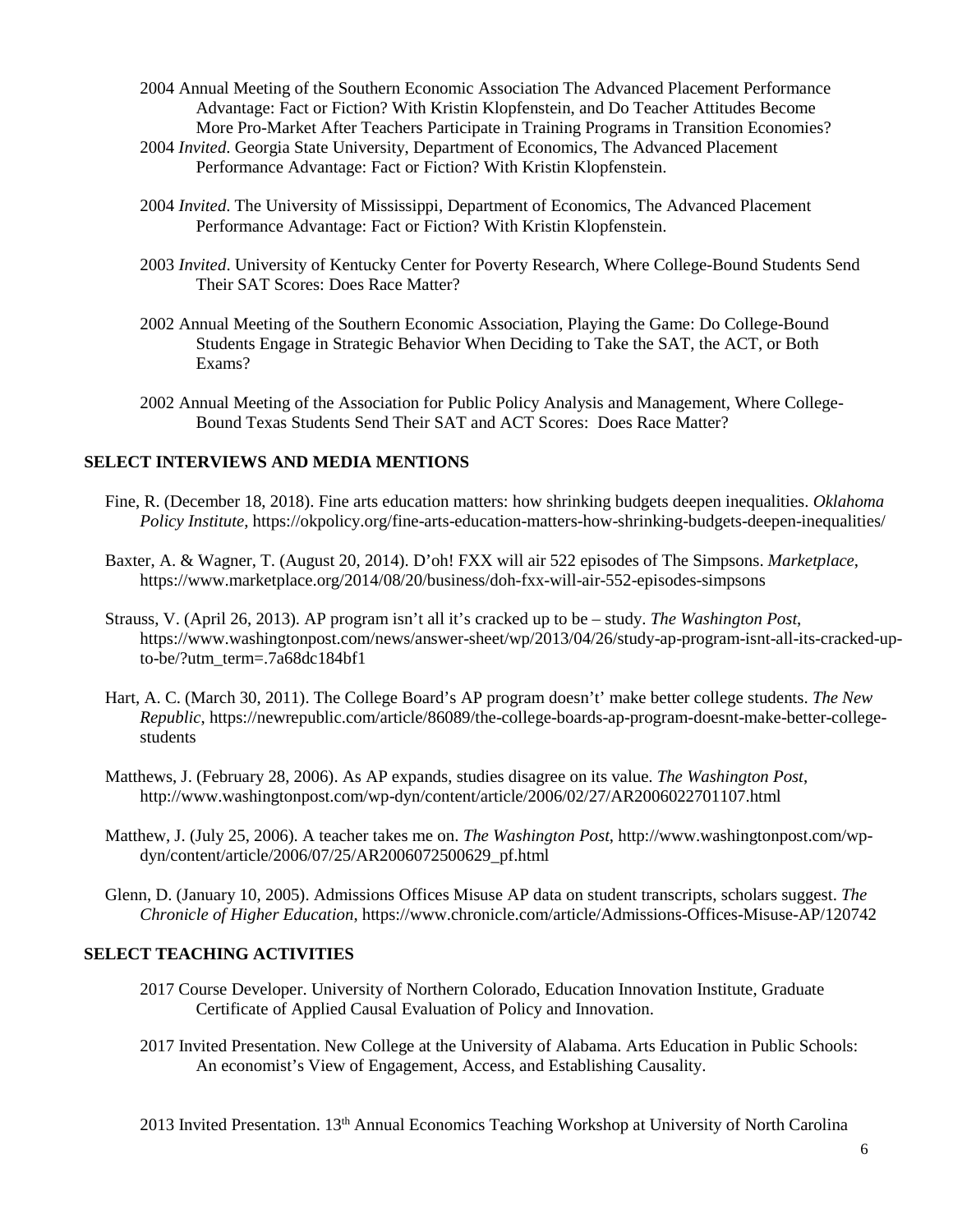Wilmington. Using Active Learning Lessons Developed for High School Students in the College Classroom.

# **COURSES TAUGHT**

# **Undergraduate Graduate**

Principles of Macroeconomics (online and traditional) Economics for Managers (MBA Program) Principles of Microeconomics (online and traditional) State and Local Public Finance (Masters) Honors Principles of Microeconomics Public Finance (Masters and Ph.D.) Honors Principles of Macroeconomics Economics as a Profession (Ph.D., 1-hour) Economics of Social Issues State and Local Public Finance Public Finance True Maroon First Year Experience

Economics of Education Economics of Education (Masters and Ph.D.)

### **SELECT SERVICE**

Chair, Community Engagement Committee, Mississippi State University, 2019- Chair, Internal Review Committee, Mathematics and Statistics, Mississippi State University, 2017 - 2018. Chair, Strategic Oversight Committee, College of Business, Mississippi State University, 2015 - 2018. Institutional Review Board (Consultant). Mississippi State University, 2016 - present. Institutional Review Board (Full member). Mississippi State University, 2013 - 2016. Faculty Research Advisory Council, Mississippi State University, 2016 -2018 Presidential Scholars Selection Committee, Mississippi State University, 2014. Institutional Review Board (Alternate member). Mississippi State University, 2011 - 2013. University Instructional Improvement Committee (Chair). Mississippi State University, 2011 - 2013. University Instructional Improvement Committee (Member). Mississippi State University, 2008 - 2013. Beta Gamma Sigma Faculty Advisor, Mississippi State University, 2010 - 2013. Center for Economic Education and Financial Literacy (CEEFL), Co-Director, Mississippi State University, 2009 to June 2010 Associate Director of Instruction, 2003 - 2009 Center for Economic Education and Financial Literacy (CEEFL), Associate Director of Instruction, Mississippi State University, 2003 - 2009 Council of Advisors, Society of Scholars in the Arts & Sciences, Mississippi State University, 2002 - 2018. Phi Beta Kappa Application Committee, Mississippi State University. As needed 2003 - 2018. Faculty Awards and Scholarship Committee, MSU College of Business, 2009 - 2011. Chair, Economics Undergraduate Program Committee**,** Department of Finance and Economics, Mississippi State University, 2009.

United Way Committee, College of Business, Mississippi State University, 2008 - 2010.

#### **Select Referee Activity**

Southern Economic Journal Economics of Education Review Journal of Cultural Economics Journal of Economic Education Social Science Quarterly Eastern Economic Journal Journal of Economics, Race & Policy